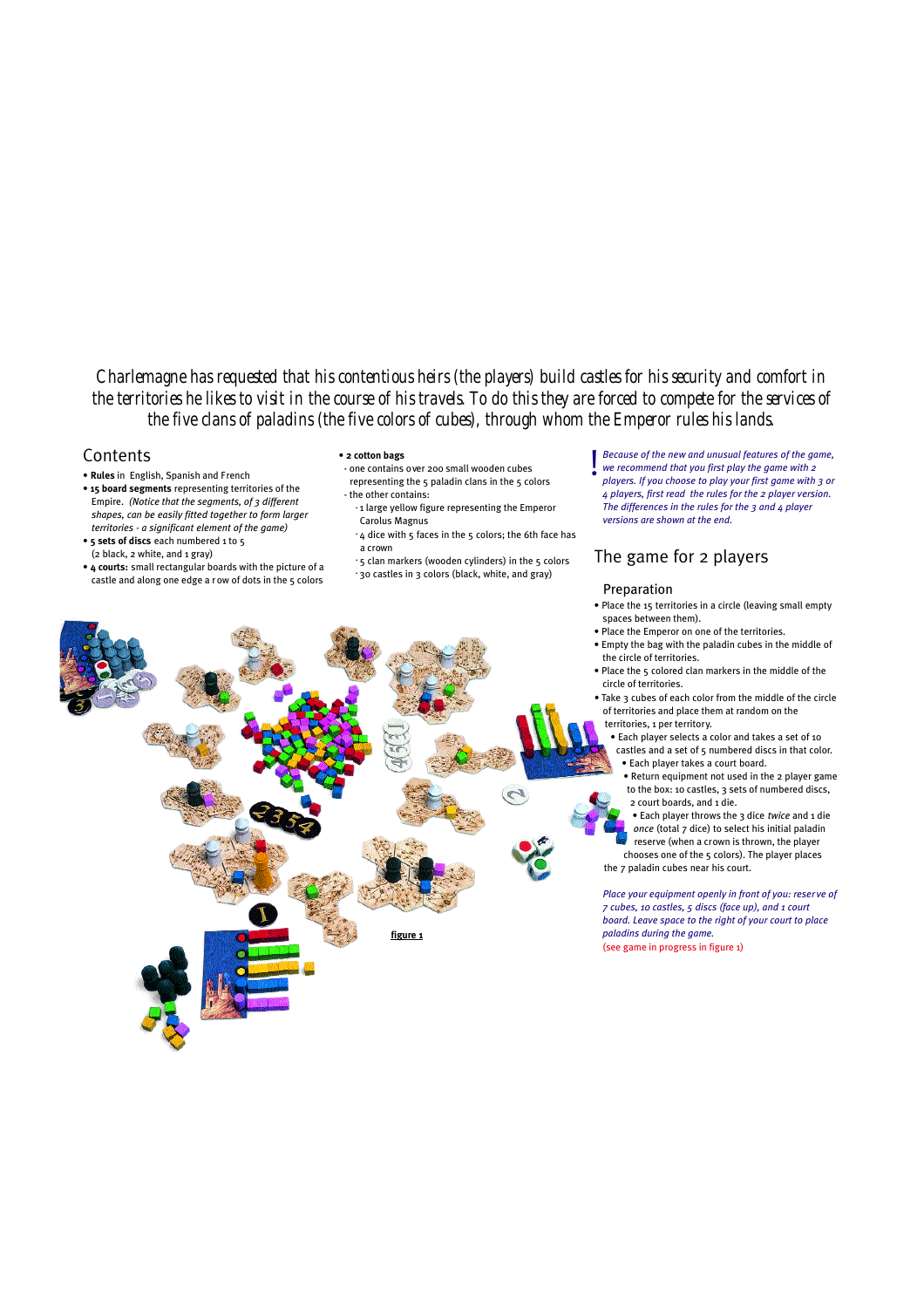## **Playing the game**

Each round has an Opening Phase followed by an Action Phase*.* In the Opening Phase, the players decide the *turn order* for this round and *how far* each may move the Emperor. In the Action Phase, each player, in the turn order determined in the Opening Phase, performs 3 actions in the order shown:

1. plays 3 paladins from his reser ve,

2. moves the Emperor (and resolves ownership of the territory where the Emperor stops), and 3. throws the dice to replenish the 3 paladins that he played.

## **Opening Phase**

Each player, in turn order, chooses one of his numbered discs and plays it face up just inside the circle of territories. The numbers on the two discs must be different. Players choose a starting player for the first round by lot. In subsequent rounds, the starting player is the player who had placed the lower number in the previous round. Players play their discs so they slightly cover the discs they played in previous rounds so all discs may be seen with the latest disc on top *(see figure 1).* If both players have the same numbered disc when each has just one left, the first player's number is considered the lower one. After every fifth round, each player picks up his 5 discs to use them again in the following opening phases.

The numbers on the discs have two purposes: they indicate the order in which the players will play with the lower number playing first, and they indicate up to how far the player moves the Emperor.

*Example: Albert plays his number 3 disc and Bob his number 2 disc. Bob is first in the action phase and moves the Emperor 1 or 2 spaces during that part of his turn. Albert plays second and moves the Emperor 1, 2, or 3 spaces in that part of his turn.*

#### **Action Phase**

The players take their turns in the action phase in the order chosen in the *Opening Phase*. First, the player who played the lower numbered disc, and second, the other player.

### 1. Play 3 paladin cubes

The player plays 3 of the 7 paladins in his reserve to his court or the territories. The 3 may be played as the player chooses.

*The player may split the paladins as he chooses among his court and the territories. He may play all in his court, all in one or more territories, or any combination that suits him. Paladins that remain in a player's reserve are not in play. Only those played by the players are in the game and, once played, may not be moved.*

When a player plays paladins to his court, he plays them next to the dots matching the color of the paladin played. A player *gains control* of a paladin color by having more paladins in his court of that color than his opponent has in his court. If both players have the same number, control remains with the player who had it before. When a player gains control of a color, he takes the matching colored clan marker and puts it on the corresponding color dot of his court. This indicates that he controls all paladins of that color in the territories.

When a player plays paladins in territories, he may play one or more in a single territory or play just one in each of one or more territories. A player plays paladins in a territory to strengthen or change control in the territory.

*By adding paladins of a color he controls, a player can gain control in a territory and then move the Emperor there to place a castle of his color. Such a move is risky as it is difficult to retain control of a color. The same paladins that enable a player to take a territory may be used later by his opponent to take it away from him. Also, every paladin played by a player in a territory is one less paladin played in his court for control of the color. Thus, players often wait to play paladins in territories until later in that game when adding paladins can be decisive in determining the winner of the game.*

#### 2. Move the Emperor

The player moves the Emperor clockwise around the circle of territories. When moving the Emperor, each territory counts as a step. The player moves the Emperor at least one step, but no more steps than the number on the disc he played in the *Opening Phase.* The players examine the territory where the Emperor stops to see who controls the territory. The player who controls the region may be able to place a castle there (see details in "Castles and Territories").

*Example: In game preparation, the players place one paladin in each of the 15 territories. On Anna's first turn she gains control of red by playing a red paladin at her court. She takes the red clan marker to indicate her control of the red paladins. She then moves the Emperor to a territory with a red paladin and places one of her castles there. Early in the game, placing castles is easy and players often build castles on every turn. Later in the game, this is much more difficult.*

#### 3. Replenish the paladins

The player rolls the  $3$  dice and takes  $3$  paladins from the center, matching the colors rolled on the dice, to replace the ones he played. When a player rolls a cr own, he may select any color paladin.

*If there are no paladins left of one of the colors in the center, each player returns an equal number of that color from his court to the center.*

This concludes the player's 3 actions. When both players have taken their turns, a new round begins with another *Opening Phase* started by the player who played the lower number in the previous turn.

# **Castles and territories**

### **Castles**

To build a castle in a territor y, a player must control a majority of the paladins in the territory and the Emperor must stop there.

Majorities are obvious at the start, when there is only one paladin in each territory. Later when players try to invade and take over each other's territories, determining control of a region is more difficult. To determine this, each player counts the paladins of the colors he controls. The one who controls the most paladins in a region **without** a castle, builds a castle. No castle is built in case of a tie. If the Emperor stops in a territory in which the paladins are controlled by neither player, which may happen in the early stages of a game, no castle is built.

#### **Taking over the opponent's territories**

Possession of a territory may not be permanent. The shift in the control of a paladin color from one player to the other or the placement of new paladins in one of the territories, can change control of the territor y. When the Emperor stops in a territory in which there is already one or more castles, players check to see who has the majority and **include the castles** in the count as if they were paladins of the player whose castles they are.



If the majority has not changed or if there is a tie, the territory is unchanged and no castle is built. A player does not add a castle to a region that already has one. If the majority in a territory has changed, **all** castles are removed and replaced with castles belonging to the player now in the majority in the territor y.

*A common situation for a takeover is shown in figure 2. The black castle indicates that the black player controlled the territory when the Emperor last stopped there. He controlled the 2 green paladins and the white player the red one. If the white player gains control of green in his court, he also gains the majority in the territory: 3 to 1 (the 3 paladins vs. the castle). If the Emperor now stops there, the white player would claim the territory and replace the black castle with a white one. For a more complex takeover, see figure 6.*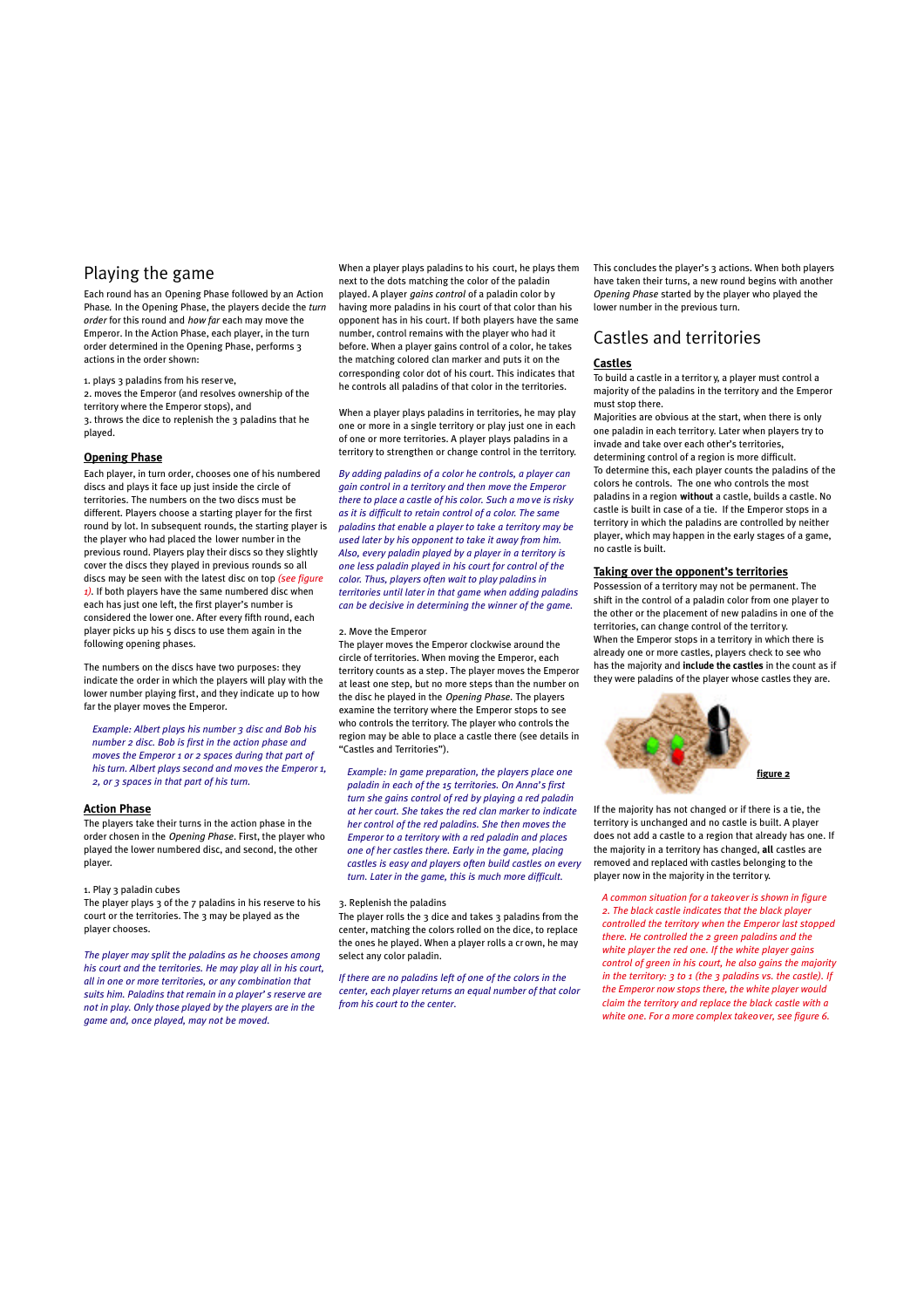### **Merging territories**

One of the most important features of the game occurs when a player builds castles in adjacent territories. When a player builds a castle in a territory (either a new castle or a takeover) and has castles in one or both of the adjacent territories, the adjacent territories with castles of the same color are merged into one large territory. This larger territory contains **all** the paladins and castles of the former territories. A newly merged territory is **not** checked for a change in majority.

These merged territories are stronger and more difficult to take over than single territories because all the castles in them are counted as paladins. This also makes them very desirable targets. When a merged territory is taken over, all the castles in the territory are replaced by castles of the player who took over the territory.

Once merged, a territory cannot be divided and is regarded from then on as a single territory containing the paladins and castles of the former territories. The merged territory also counts as just one step when moving the Emperor: a move to a merged territory counts as 1 step, just as if it were a single territory. If a player builds a castle in a territory adjacent to one of his merged territories, the territories are merged into an even larger territory.

*In figure 3, the Emperor has stopped in territory B, which the white player takes over from the black player (it is actually the territory in figure 2 after the takeover). As the white player has castles on* A *and* C, *he merges the three territories into one. He may fit them together any way he* 

**C**

*wants. The new territory contains the 3 old territories, 6 paladins, and 3 castles as shown in figure 4.*

**A**

**B**

**figure 3**

**figure 4**

### **At the courts: keep an eye on your opponent's reserves**

During the game, players can improve their chances for success by watching their opponent's 7 reserve paladins as they represent his "potential" for his next turn.

*For example, figure 5 shows the two players'courts and their reserve paladins. Currently, the white player controls red (7 to 6) and pink (8 to 5) while the black player controls blue (8 to 6), yellow (6 to 5) and green (5 to 3). It is the white player's turn. He sees that his control of pink is safe, for the time being, but that the one of red is in danger: the black player has 3 red paladins in his reserve that he could use overtake the white player's 7 reds on his next turn. Fortunately for the white player, he has 2 red paladins in his reser ve and can protect his control of red by adding them to his court, giving him a lead of 9 to 6. This would protect his red control, at least for now. The white player also can take over control of yellow from the black player by adding 2 yellow paladins to his court. Which is better? Usually, defense is better. To make counting easier, the players have placed a small gap after each fifth cube.*